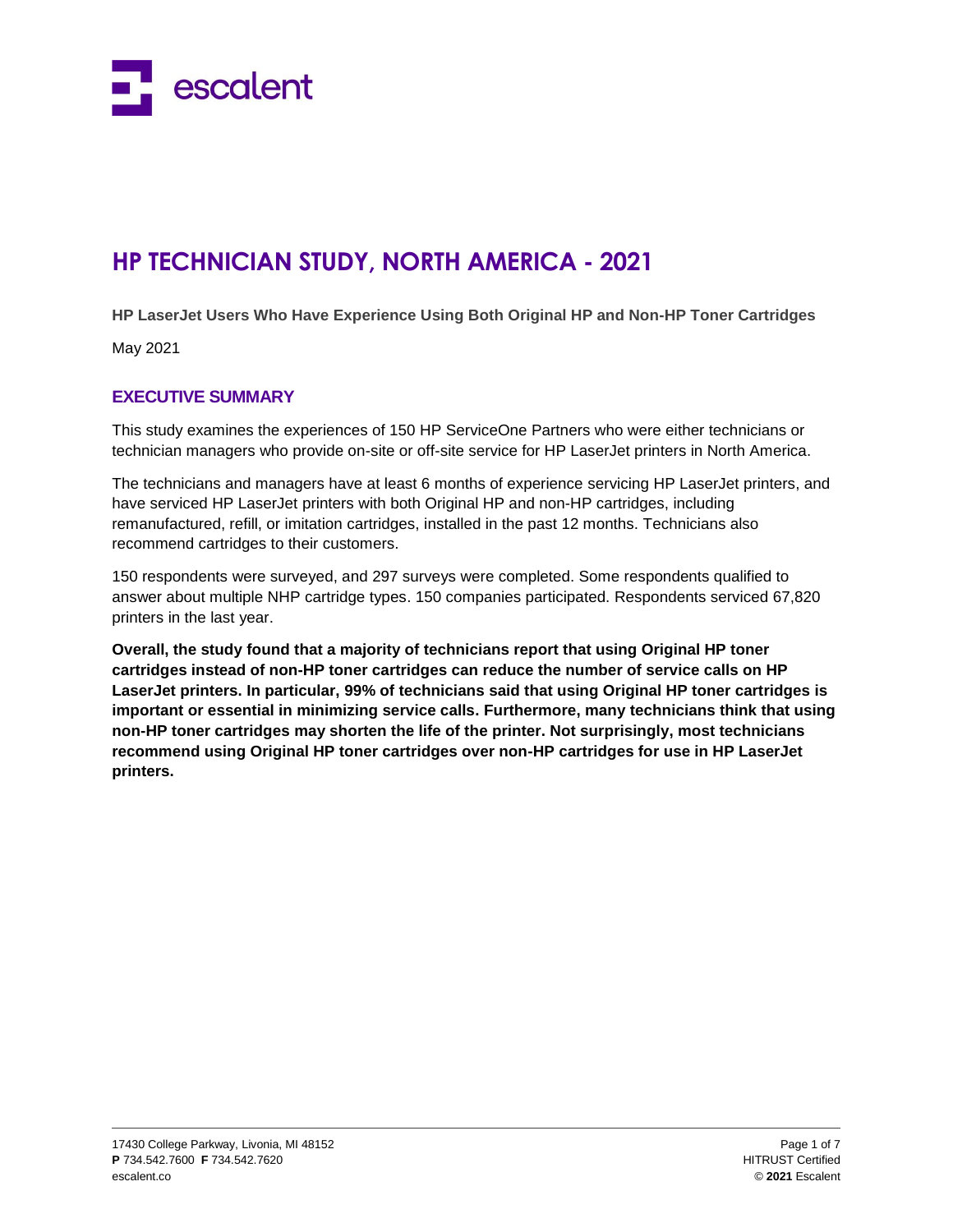

# **OBJECTIVES AND METHODS**

ServiceOne Printer Technicians::

- Deliver services that support the HP hardware portfolio of commercial and enterprise technologies.
- $>$  Handle any break/fix support issues across both enterprise and commercial HP technologies.
- Meet HP's most rigorous technical certification requirements.
- > Can sell Original HP supplies and/or non-HP supplies.

## **RESEARCH OBJECTIVES**

Quantify and assess:

- The types of problems and frequency of service calls associated with the use of non-HP cartridges compared with Original HP cartridges.
- > The impact of using Original HP cartridges on reducing service calls.
- $>$  The impact of printer maintenance kits and printer cleanliness when a non-HP cartridge is used compared with an Original HP cartridge.
- > The impact on the life of the printer when non-HP cartridges are used.
- > Whether HP ServiceOne Printer Technicians are more or less likely to recommend Original HP cartridges than they are to recommend non-HP cartridges, and why.

### **RESEARCH APPROACH**

20-minute phone surveys conducted from October-November 2020, and January-February 2021. Fielding was done to accommodate COVID-19 lockdowns and holidays.

- Are 18 years or older.
- > Are certified technicians who provide on-site or off-site service for HP LaserJet printers.
- > Recommend cartridges.
- $>$  Have at least 6 months of experience servicing HP LaserJet printers, and have serviced an HP LaserJet printer with an Original HP and non-HP cartridge installed in the past 12 months.
- $>$  Quotas required a minimum of 80 technicians who had served remanufactured cartridges in the past 12 months.

#### **RESPONDENT INFORMATION**

- 150 respondents were surveyed, and 297 surveys were completed. Some respondents qualified to answer for multiple NHP cartridge types.
- > 150 companies participated.
- Respondents serviced 67,820 printers in the last year.

|                | NΑ  |
|----------------|-----|
| Total          | 150 |
| Remanufactured | 92  |
| Refill         | 112 |
| Imitation      | 93  |
|                |     |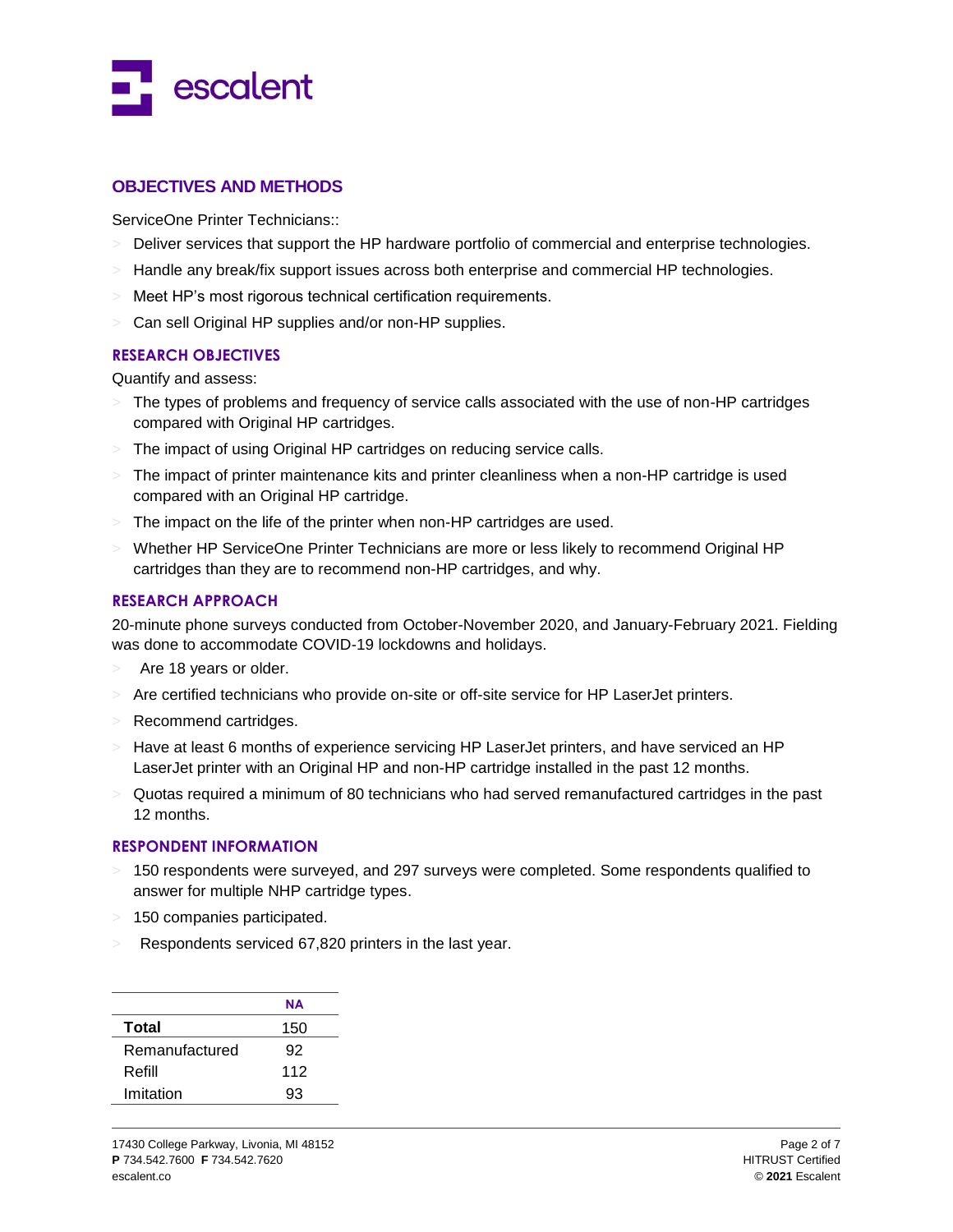

#### **FINDINGS: CARTRIDGES**

- > 9 out of 10 (92%) technicians surveyed recommend Original HP toner cartridges.
- > 9 out of 10 (90%) of technicians surveyed recommend Original HP toner cartridges because they have the best print quality, are the most reliable, and require less service.
- > 9 out of 10 (96%) of technicians surveyed recommend Original HP toner cartridges because they have the best print quality.
	- 97% of printer technicians surveyed recommend Original HP toner cartridges over remanufactured cartridges because they have the best print quality.
	- <sup>1</sup> 100% of printer technicians surveyed recommend Original HP toner cartridges over refilled cartridges because they have the best print quality.
	- 92% of printer technicians surveyed recommend Original HP toner cartridges over imitation cartridges because they have the best print quality
- > 9 out of 10 (96%) of printer technicians surveyed recommend Original HP toner cartridges because they are the most reliable.
	- 98% of printer technicians surveyed recommend Original HP toner cartridges over remanufactured cartridges because they are the most reliable.
	- 97% of printer technicians surveyed said they recommend Original HP toner cartridges over refilled cartridges because they are the most reliable.
	- 94% of printer technicians surveyed recommend Original HP toner cartridges over imitation cartridges because they are the most reliable.
- > 9 out of 10 (91%) of technicians surveyed recommend Original HP toner cartridges because they require less service.
	- 93% of printer technicians surveyed recommend Original HP toner cartridges over remanufactured cartridges because they require less service.
	- 94% of printer technicians surveyed recommend Original HP toner cartridges over refilled cartridges because they require less service.
	- 83% of printer technicians surveyed recommend Original HP toner cartridges over imitation cartridges because they require less service.
- > Printer technicians are more than 3 times (3.5x) as likely to service a printer due to problems caused by non-HP toner cartridges compared to Original HP cartridges.
	- Printer technicians are almost twice as likely (1.9x) to service a printer due to problems caused by the use of remanufactured toner cartridges compared to Original HP cartridges.
	- Printer technicians are almost twice as likely (1.9x) to service a printer due to problems caused by the use of refilled toner cartridges compared to Original HP cartridges.
	- Printer technicians are 50% (1.5x) more likely to service a printer due to problems caused by the use of imitation toner cartridges compared to Original HP cartridges.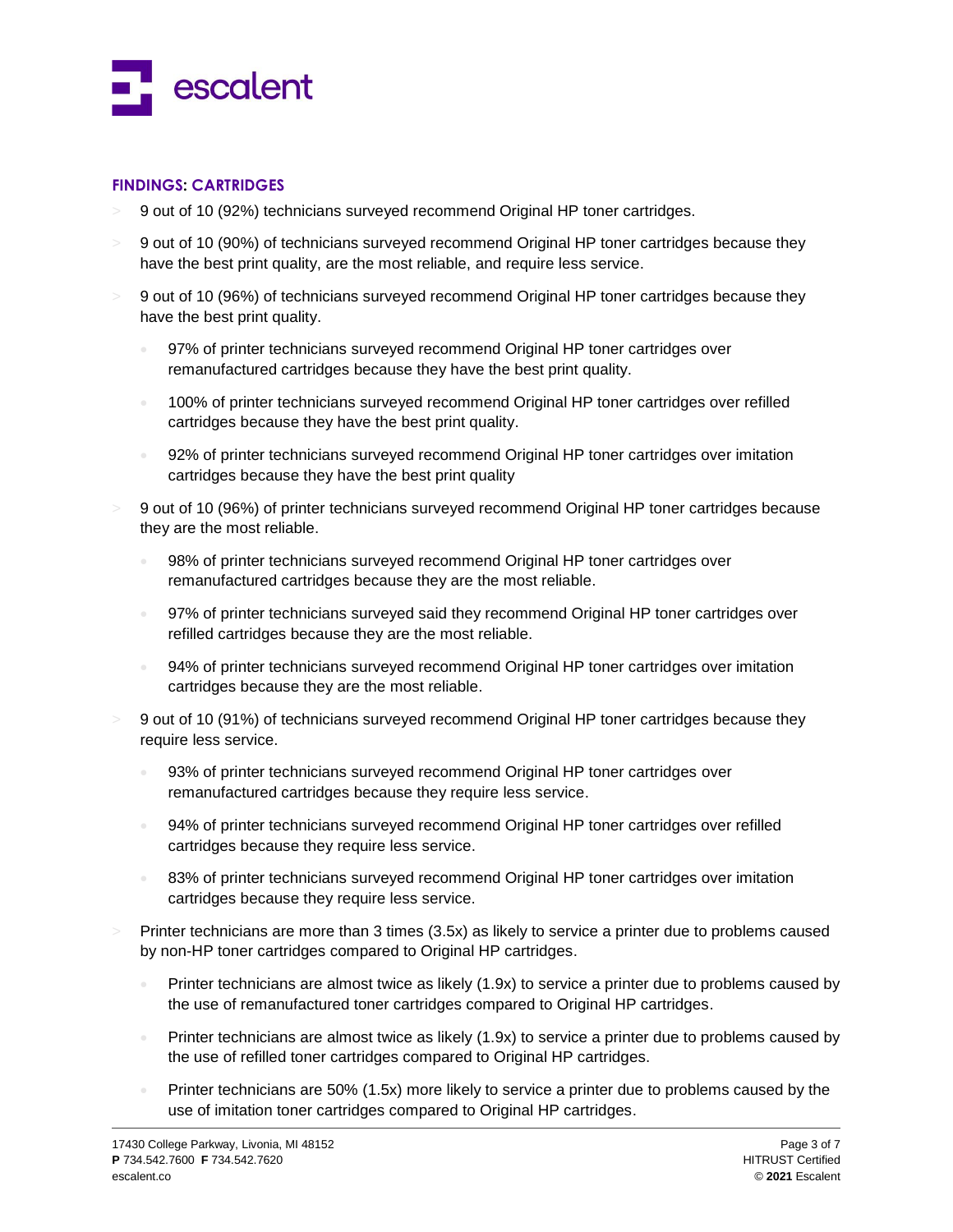

- > On average 60% of total service calls for HP LaserJet printers are due to problems caused by the use of non-HP cartridges.
	- On average 1 in 3 ( 33%) of printer technician's service calls on HP LaserJet printers are due to problems caused by the use of remanufactured cartridges.
	- On average 1 in 3 (32%) of printer technician's service calls on HP LaserJet printers are due to problems caused by the use of refilled cartridges.
	- On average 1 in 4 (26%) of printer technician's service calls on HP LaserJet printers are due to problems caused by the use of imitation cartridges.
- Nearly 75% (73%) of printer technicians reported that HP LaserJet printers using non-HP toner cartridges required more service than those using Original HP cartridges
	- Nearly 85% (84%) of printer technicians reported that HP LaserJet printers using remanufactured toner cartridges required more service than those using Original HP cartridges
	- 75% of printer technicians reported that HP LaserJet printers using refilled toner cartridges required more service than those using Original HP cartridges.
	- Nearly 60% (59%) of printer technicians reported that HP LaserJet printers using imitation toner cartridges required more service than those using Original HP cartridges.
- 88% of printer technicians reported that HP LaserJet printers using non-HP toner cartridges required more cleaning, repairs and replacements than those using Original HP cartridges.
	- Over 90% (91%) of printer technicians reported that HP LaserJet printers using remanufactured toner cartridges required more cleaning, repairs and replacements than those using Original HP cartridges.
	- Over 90% (91%) of printer technicians reported that HP LaserJet printers using refilled toner cartridges required more cleaning, repairs and replacements than those using Original HP cartridges.
	- 80% of printer technicians reported that HP LaserJet printers using imitation toner cartridges required more cleaning, repairs and replacements than those using Original HP cartridges.
- 98% of technicians said they clean the HP LaserJet printer more often when non-HP toner cartridges are used, and 66% said they clean it at least twice as often.
	- 98% of printer technicians said they clean the HP LaserJet printer more often when remanufactured toner cartridges are used, and 75% of these technicians said they clean it at least twice as often.
	- 100% of printer technicians said they clean the HP LaserJet printer more often when refilled toner cartridges are used, and 71% of these technicians said they clean it at least twice as often.
	- 96% of printer technicians said they clean the HP LaserJet printer more often when imitation toner cartridges are used, and 53% of these technicians said they clean it at least twice as often.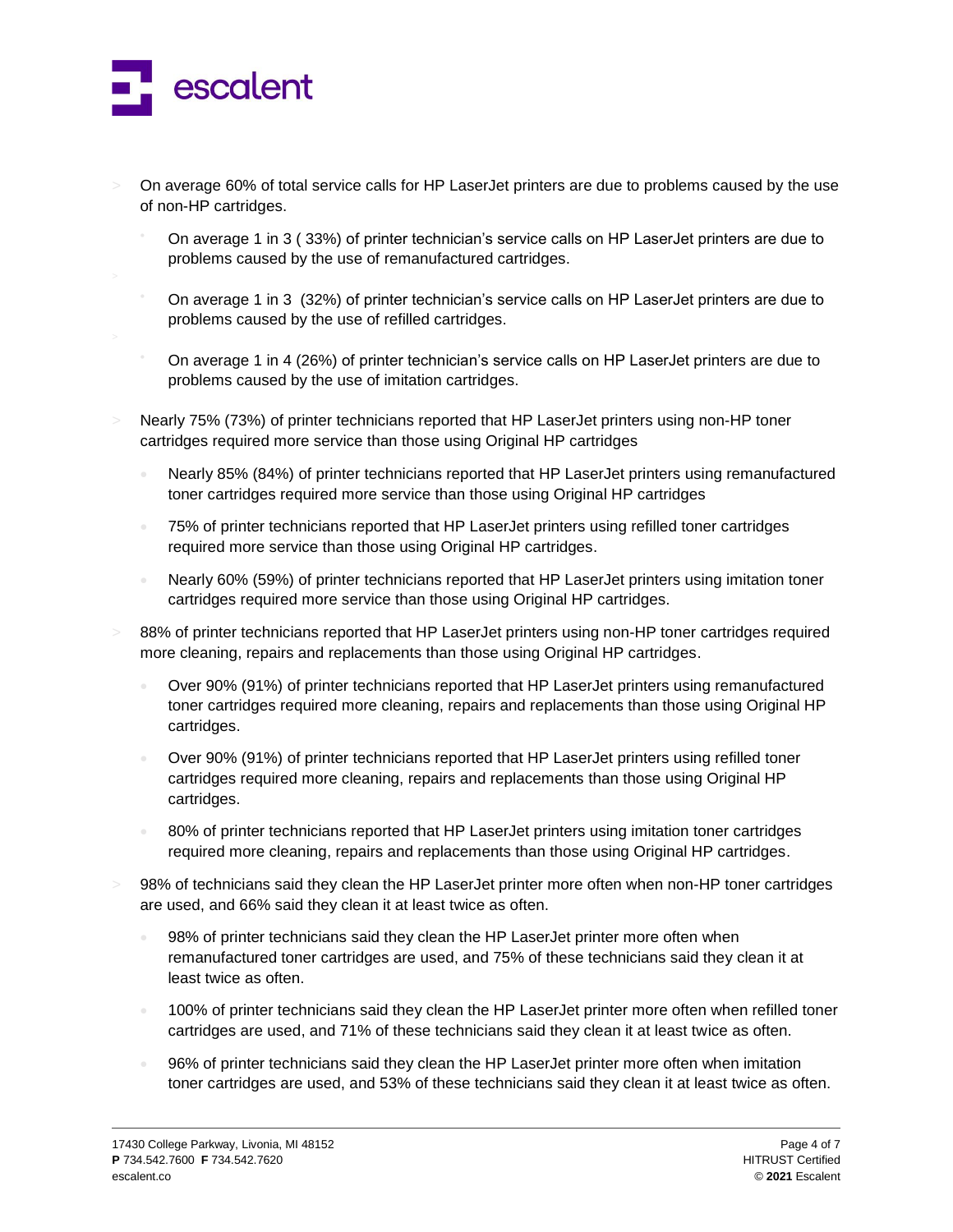

- > 96% of printer technicians said using Original HP cartridges helps reduce service costs associated with cartridge issues and service calls.
- > 78% of printer technicians said that using non-HP cartridges in HP LaserJet printers shortens the life of the printer.
	- 88% of printer technicians said that using remanufactured cartridges in HP LaserJet printers shortens the life of the printer..
	- 85% of printer technicians said that using refilled cartridges in HP LaserJet printers shortens the life of the printer due to problems.
	- 59% of printer technicians said that using imitation cartridges in HP LaserJet printers shortens the life of the printer due to problems..
- Printer technicians reported that almost 20% (17%) of the problems caused by non-HP cartridges resulted in damage to the printer
	- Printer technicians reported that 20% of problems caused by remanufactured cartridges resulted in damage to the printer.
	- Printer technicians reported that 16% of problems caused by refilled cartridges resulted in damage to the printer
	- **Printer technicians reported that 15% of problems caused by imitation cartridges resulted in** damage to the printer
- Printer technicians reported that almost 30% (28%) of the problems caused by non-HP toner cartridges are due to cartridge failures.
	- Printer technicians reported that almost 30% (26%) of the problems caused by remanufactured toner cartridges are due to cartridge failures.
	- Printer technicians reported that almost 30% (27%) of the problems caused by refilled toner cartridges are due to cartridge failures.
	- Printer technicians reported that 30% of the problems caused by imitation toner cartridges are due to cartridge failures.
- Printer technicians reported that over 50% (55%) of problems caused by non-HP cartridges are caused by print quality issues such as streaks and smears.
	- Printer technicians reported that over 50%, (54%) of problems caused by remanufactured cartridges are caused by print quality issues such as streaks and smears.
	- Printer technicians reported that over 50%, (57%) of problems caused by refilled cartridges are caused by print quality issues such as streaks and smears.
	- Printer technicians reported that over 50%, (55%) of problems caused by imitation cartridges are caused by print quality issues such as streaks and smears
- Printer technicians reported that almost 50% (45%) of the problems caused by non-HP toner cartridges are cartridge failures and printer damage.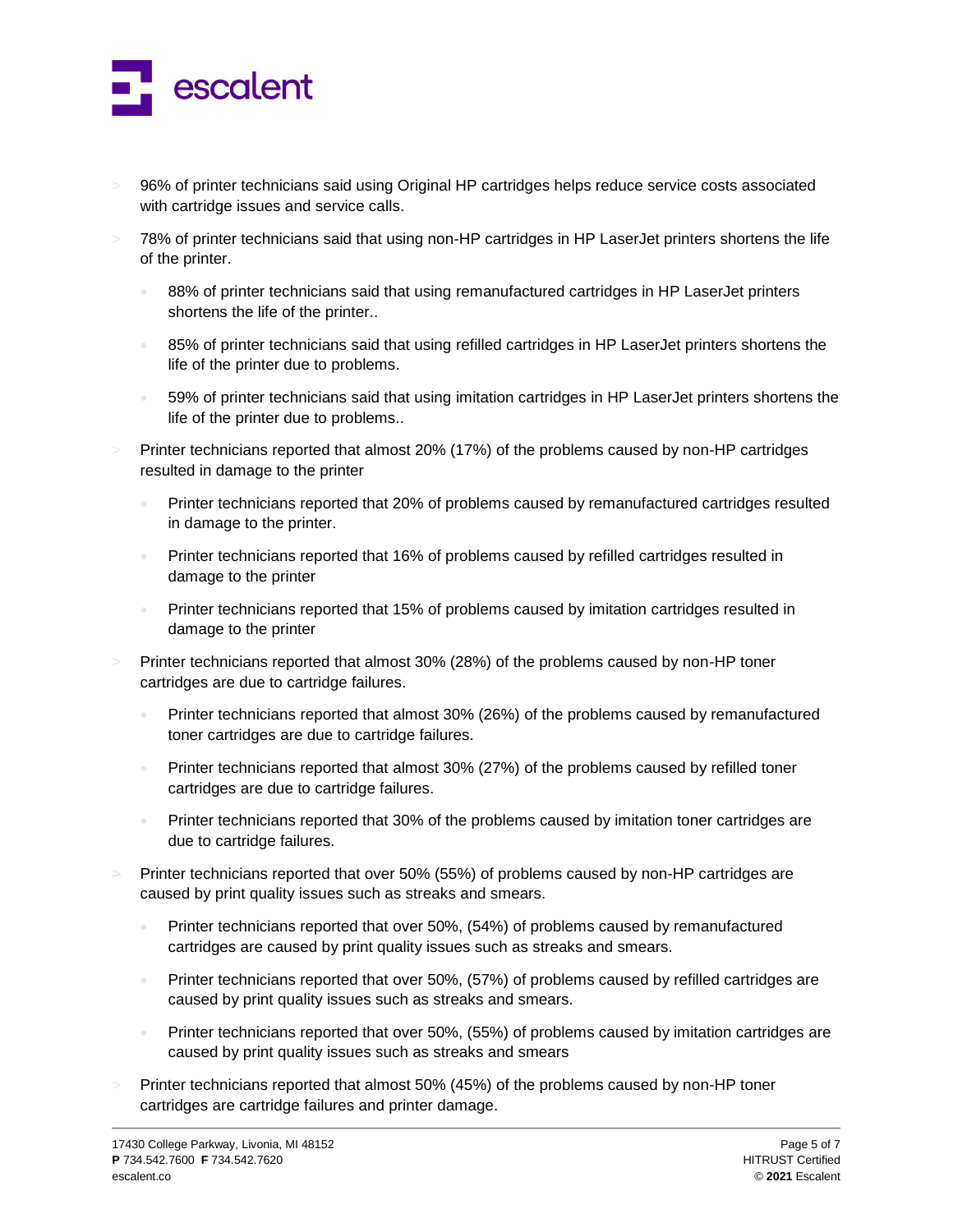

- Printer technicians reported that nearly half (46%) of the problems caused by remanufactured toner cartridges are cartridge failures and printer damage.
- Printer technicians reported that over 40% (43%) of the problems caused by refilled toner cartridges are cartridge failures and printer damage.
- **Printer technicians reported that over 40% (44%) of the problems caused by imitation toner** cartridges are cartridge failures and printer damage.
- > Printer technicians recommend Original HP over non-HP toner cartridges because…
	- 96% said HP cartridges are the most reliable.
	- 96% said HP cartridges have the best print quality.
	- 91% said HP cartridges require less service.
	- 93% said HP cartridges offer a better value

# **MAINTENANCE KITS AND PARTS**

- > 9 out of 10 (91%) of printer technicians use Original HP maintenance kits.
- $>$  73% of technicians who use aftermarket maintenance kits and parts say Original HP have longer life that aftermarket maintenance kits and parts.
- $>$  80% of printer technicians who use Original HP maintenance kits and parts said they are more reliable than non-HP maintenance kits.
- > Almost 100% (99%) of technicians said they replace the maintenance kits in HP LaserJet printers more often when non-HP toner cartridges are used, and 71% said they replace them at least twice as often.
- $>$  Printer technicians are 40% (1.4x) more likely to make a service call due to the use of non-HP maintenance kits compared to Original HP.